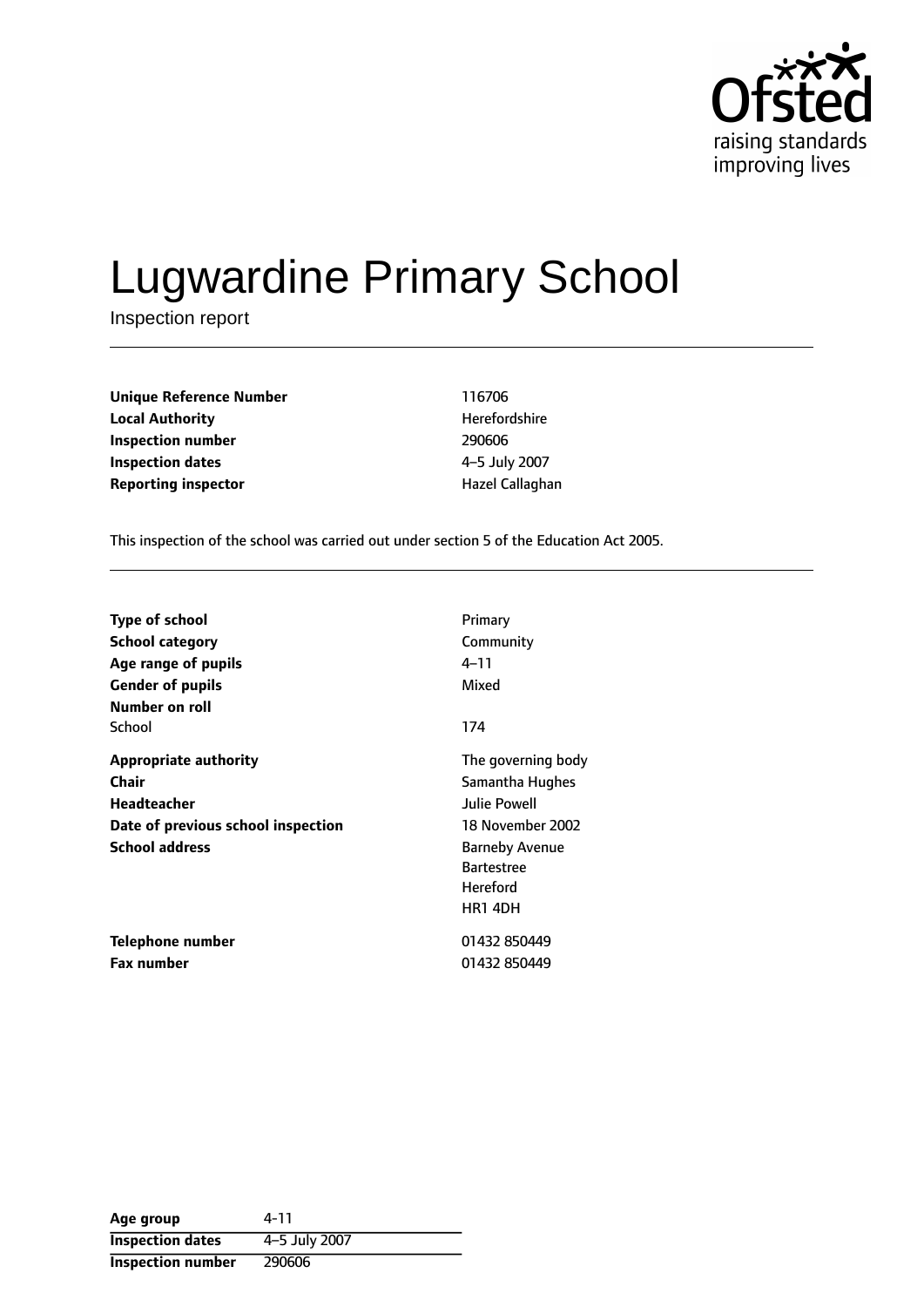.

This document may be reproduced in whole or in part for non-commercial educational purposes, provided that the information quoted is reproduced without adaptation and the source and date of publication are stated.

Further copies of this report are obtainable from the school. Under the Education Act 2005, the school must provide a copy of this report free of charge to certain categories of people. A charge not exceeding the full cost of reproduction may be made for any other copies supplied.

<sup>©</sup> Crown copyright 2007

Website: www.ofsted.gov.uk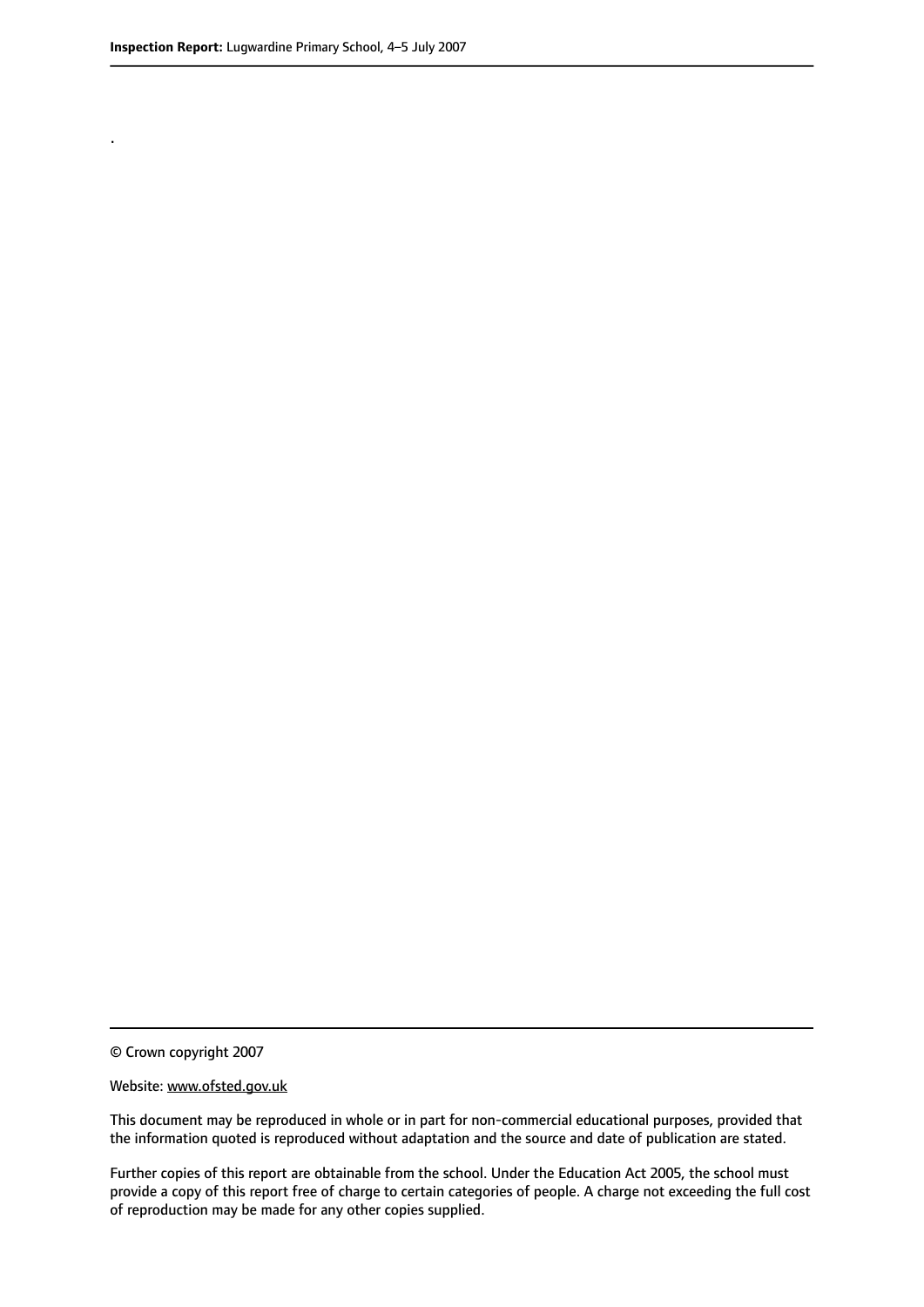# **Introduction**

The inspection was carried out by two Additional Inspectors.

## **Description of the school**

The majority of pupils are of White British backgrounds. Most live fairly close to the school but increasingly pupils are travelling from further away. The number of pupils who join the school after the Reception class and leave before the end of Year 6 is greater than that found nationally. The proportion of pupils identified as having learning difficulties is lower than the national average. Although attainment when children start in the Reception class is usually above that expected for their age, this can vary considerably from year to year because the number of pupils in each year group is often quite small. The headteacher has been working with other schools in the local area, which took her away from school last term for a few days each week.

## **Key for inspection grades**

| Grade 1 | Outstanding  |
|---------|--------------|
| Grade 2 | Good         |
| Grade 3 | Satisfactory |
| Grade 4 | Inadequate   |
|         |              |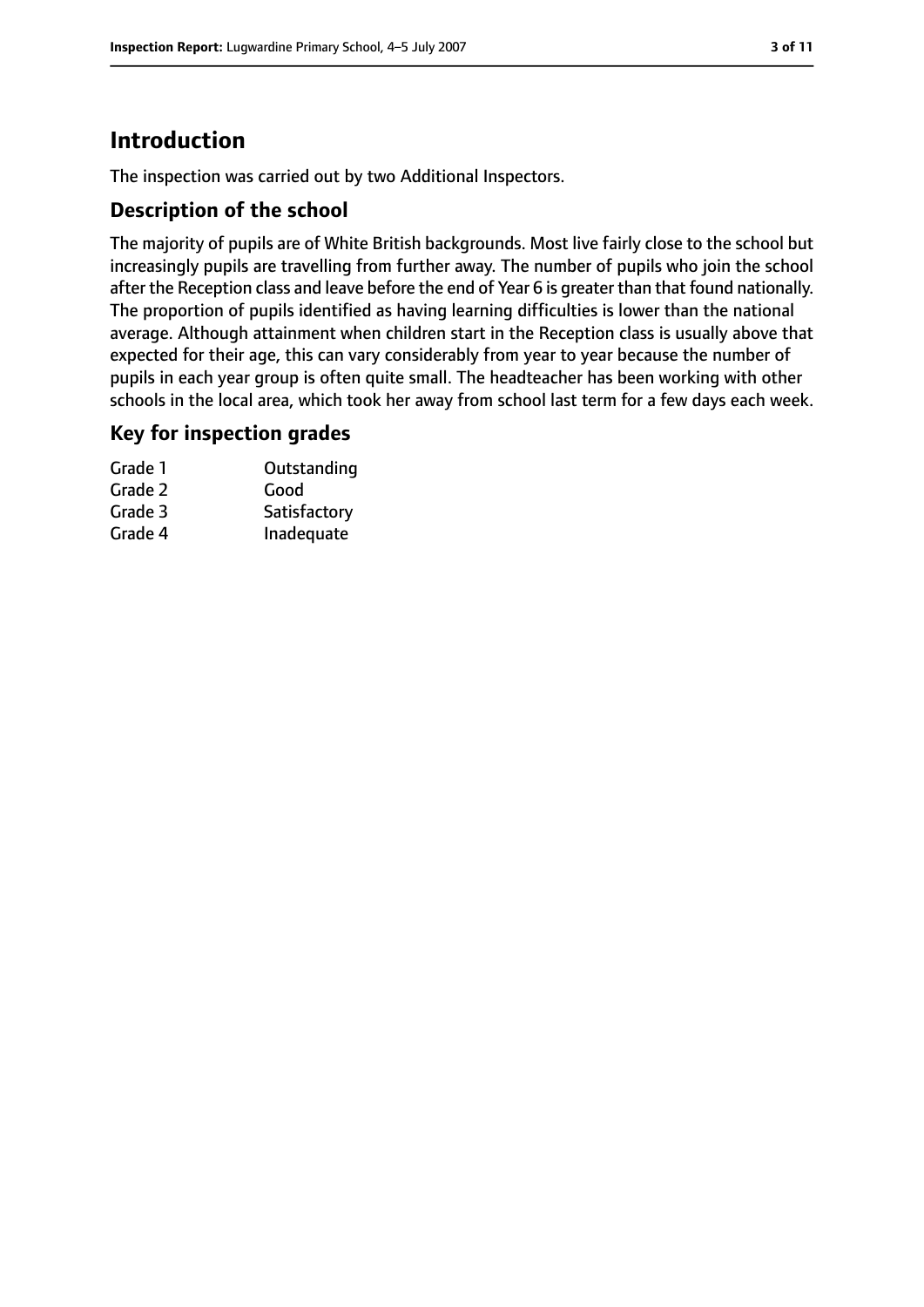# **Overall effectiveness of the school**

#### **Grade: 2**

Lugwardine Primary is a good school that provides a stimulating education for its pupils. The curriculum is good, especially in the Reception class where pupils' curiosity and knowledge are well nurtured. In all classes natural links between subjects are used to make learning more meaningful and activities engage pupils' interest and enjoyment in learning. Positive progress has been made in developing the provision for information and communication technology (ICT) and opportunities for pupils to follow their own lines of enquiry are much improved. Personal development is promoted well and pupils grow in maturity and in self-confidence. Pupils' ability to work effectively in teams also prepares them well for the next stage of learning and the world of work. The provision for pupils' care, support and guidance is good. Many parents commented on the good levels of care provided. Relationships between staff and pupils are very positive and most pupils get on well with one another. One pupil described the school as, 'good because of the people in it'.

Most pupils achieve well, especially in mathematics and science. By the end of Year 6, standards are usually well above the national average. In English standards are not as strong, although still above average, and the school has correctly identified writing as the key area for improvement. Teaching is good overall but its quality is inconsistent. Where it is strong, such as in the Reception class and in Year 6, good progress is made. Many lessons across the school have successful elements that help pupils understand how well they are getting on and how to improve. The best learning occurs when teachers have high expectations for pupils' progress and provide activities that challenge their knowledge and ideas, and this is typical in mathematics and science but not in writing.

Leadership and management are good and staff work as a united team towards meeting the personal and academic needs of pupils. The senior management team fulfils its role well and its members are highly conscientious. The head has delegated responsibilities wisely and the strengths of different staff have been used well to strengthen school management. The school has a variety of monitoring systems that provide the head and senior leadership team with an accurate evaluation of the school's strengths and weaknesses. Systems for monitoring pupils' attainment and progress have been improved and data are used successfully to identify those who need greater support. This, and the good support from teaching assistants, ensures that the provision for pupils with learning difficulties is good. However, information about pupils' progress is not combined effectively with that gained from lesson observations to provide a clear view of how to improve teaching further. This is especially so in the teaching of writing. Governors work closely with the school, but recognise that they need to develop their monitoring role so they can be more involved in strategic planning. The school has made good improvements since the previous inspection and there is a clear commitment and good capacity to make further progress.

#### **What the school should do to improve further**

- Improve progress in writing so standards in English are raised in line with those in mathematics and science.
- Use information from lessons with data about pupils' progress to identify how teaching can be improved and made consistently good.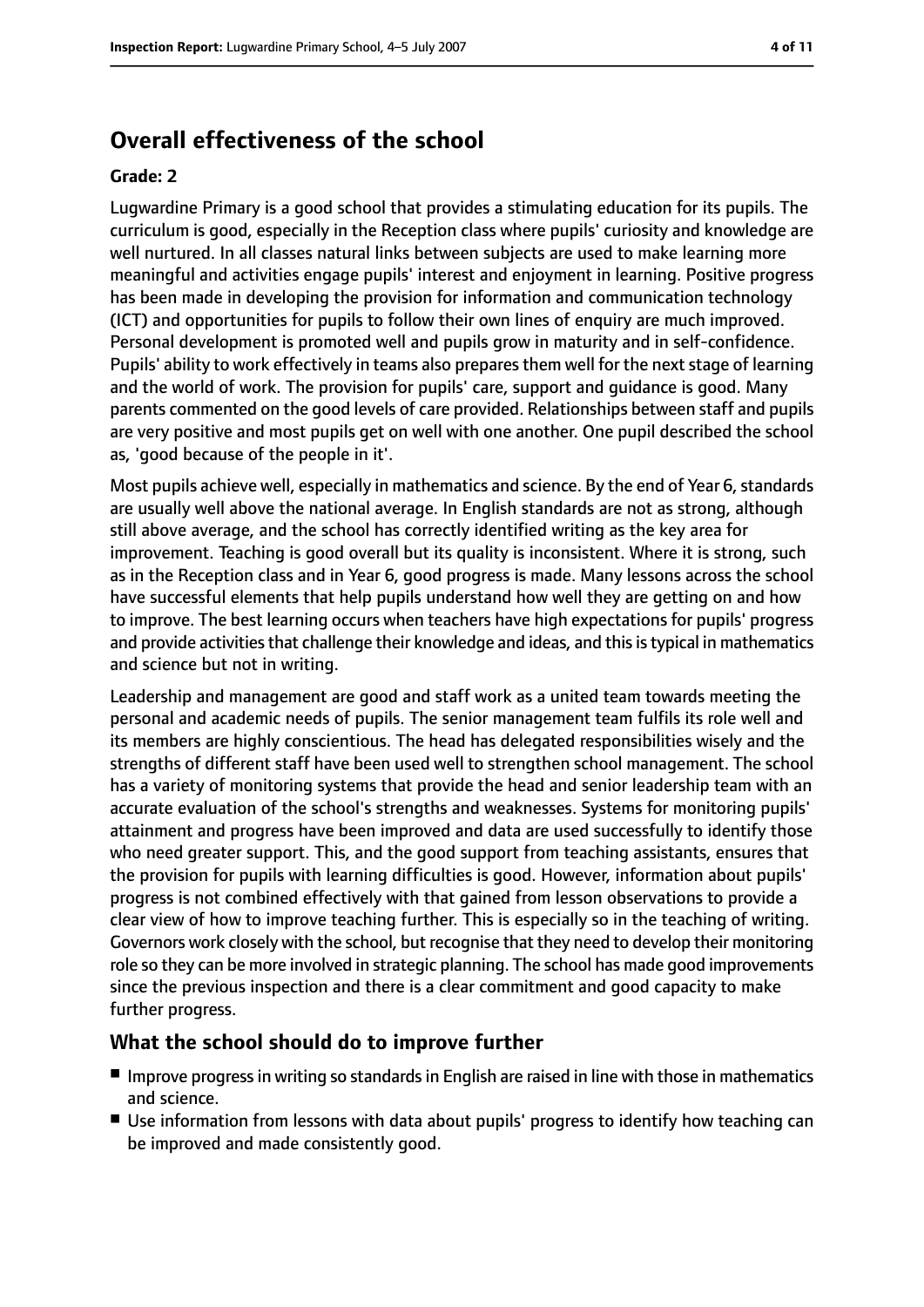# **Achievement and standards**

#### **Grade: 2**

Standards at the end of Year 2 are usually above average and at Year 6 well above. Standards vary a little from time to time because cohorts are small and there are different numbers of pupils with learning difficulties in each year group, but invariably pupils achieve well. Good progress begins in the Reception class, and when pupils move into Year 1, standards are above those expected for their age in all areas of learning. This continues through the school especially in mathematics and science. Progress in English is satisfactory overall and writing is recognised by the school as an area for improvement. The most able pupils usually attain above average standards because their ideas are challenged and their knowledge and skills extended. Pupils with learning difficulties and/or disabilities also make good progress from their relative starting points. Many attain standards expected for pupils of their age.

# **Personal development and well-being**

#### **Grade: 2**

Most pupils enjoy school and want to do well. They concentrate effectively and show interest in their activities. The majority behave well. They are respectful and polite towards visitors and to each other. A few pupils find it difficult to be sensible at playtimes, but if bullying actions occur pupils say that teachers are quick to deal with any concerns. Pupils say they feel safe in school and attendance is good.

Pupils' spiritual, moral, social and cultural development is good. Pupils show care for one another and empathy for those in difficulties. They recognise that British society is made up of many races and religions, but pupils' experiences of this diversity are rather limited. Pupils enjoy taking responsibility and contributing to their community. They actively raise money for a variety of local and worldwide charities. Pupils on the school council have been responsible for many positive changes in the life of the school. Recently, for example, they took part in the appointment of a new member of staff. By the time pupils leave school they have developed an effective range of interpersonal skills and have a good understanding of how to keep safe and promote a healthy lifestyle.

# **Quality of provision**

## **Teaching and learning**

#### **Grade: 2**

Teaching and learning are good overall but the quality of both is inconsistent. Pupils make particularly good progressin the Reception class and in Year 6 because teaching is very effective. Throughout the school, teachers know what they expect pupils to learn. Their explanations are clear so that pupils are usually confident about tackling their work. The teaching captures pupils' interest well, and this is reflected in pupils' enthusiasm for learning and their good behaviour. Teachers usually know just when to intervene with well judged questions and when to stand back and let pupils work things out for themselves. Teaching assistants are well briefed and provide good support, particularly for pupils with learning difficulties. They also provide good support for the wide range of abilities in the class of Years 1 and 2 pupils. Assessment procedures are good and ensure that work is often well matched to pupils' learning needs. However, information about the pupils' progress and its use in some lessons are not used well enough to secure teaching that is consistently good. Teachers are generally well informed about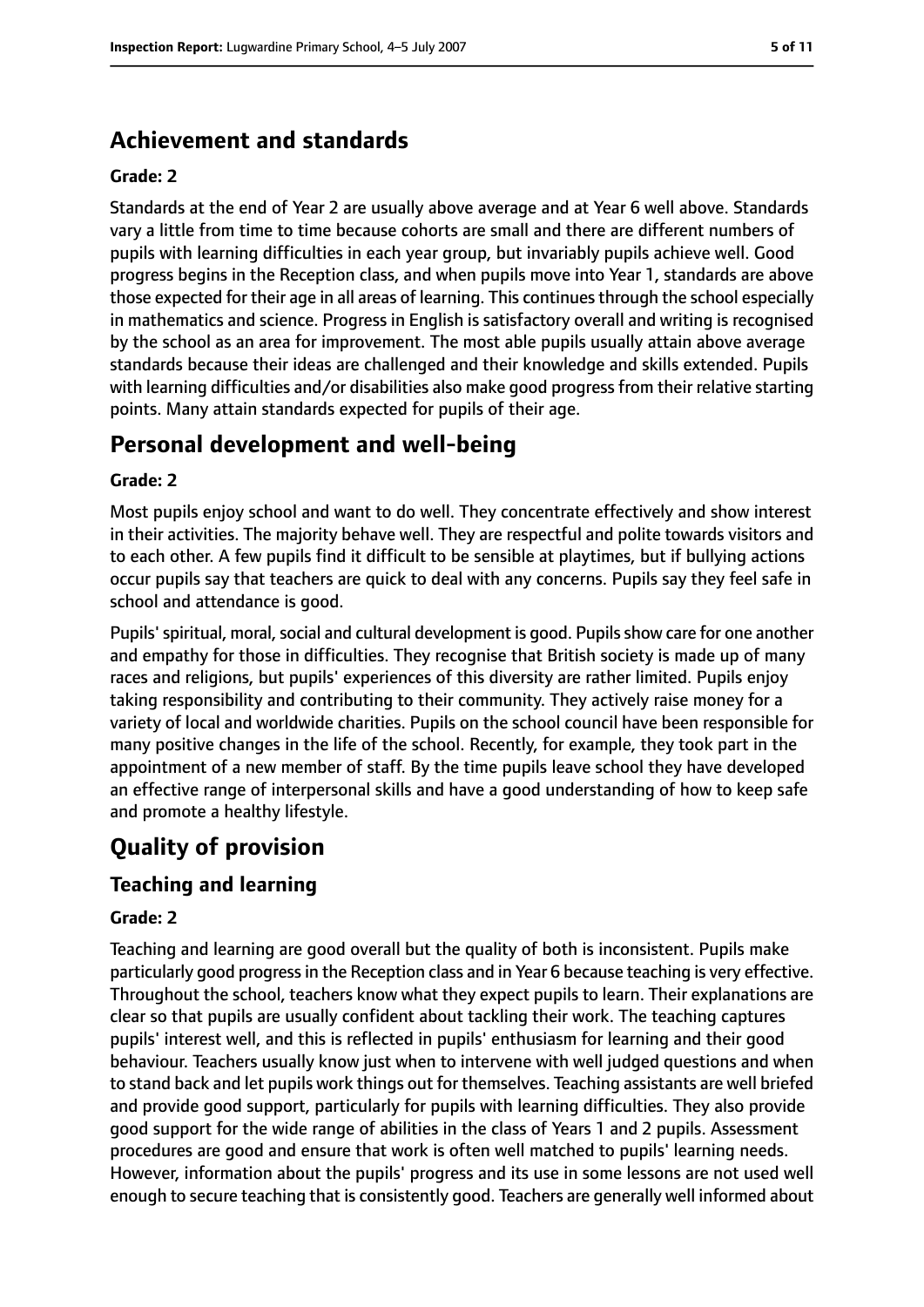the subjects they teach. This is particularly evident in mathematics and science. The school recognises the need to ensure that teaching is consistently good, especially in writing.

### **Curriculum and other activities**

#### **Grade: 2**

Children in the Reception class benefit from a good range of rich learning experiences, which develops their knowledge and understanding well. In Years 1 to 6, provision for English is sound, although opportunities are sometimes missed to develop pupils' writing skills in other subjects. Provision in mathematics and science is good and reflected in pupils' good progress in these subjects. Provision is also good in ICT. Pupils have regular access to computers and they use their above average skills well to support their work in other subjects. Across the school, provision for pupils' personal development contributes to their positive attitudes and behaviour. The school also emphasises the development of pupils' awareness of environmental issues and healthy lifestyles.

The curriculum is enriched by many clubs, visitors and visits, which are greatly enjoyed by pupils. After reflecting on a visit to Blists Hill Museum, one pupil commented, 'It was great. We dressed in Victorian clothes and got a real feeling about how Victorians used to live.'

## **Care, guidance and support**

#### **Grade: 2**

Pupils say that staff look after them well and they feel safe. They say that there is always someone who will listen to their worries or concerns. New pupils to the school settle quickly and several parents commented on the good levels of support their child has received. The safety of all pupils is given high priority. There are clear procedures for child protection and good strategies for safeguarding pupils. The school has built a strong partnership with parents so that staff and families work well together to support the children. Parents' views about a range of school matters are regularly sought. The well attended breakfast club, for example, was introduced in response to the needs of both parents and pupils. Even though some parents would welcome more information, parents are kept well informed via the weekly newsletters.

Pupils are developing a good understanding of how well they are doing and how to improve their work. The use of information about how to be successful in their tasks, especially in writing and in topic work, is providing a clear structure for them to work towards. The recently introduced targets for pupils' next steps in learning are working satisfactorily, but are not sufficiently well matched to individual pupils' needs.

# **Leadership and management**

#### **Grade: 2**

Good leadership and management are at the heart of the school's success. The headteacher is quick to recognise and praise the work of staff and pupils, and alert to situations when people need advice and guidance. This has recently been extended to other schools and some parents have expressed concern about what seemed to them to be the low profile of other leaders when the headteacher is absent. Evidence shows however that the senior leadership team, has worked well and their variety of expertise has enabled the school to continue to move forward successfully. As a result, teamwork is strong and staff share a common determination to do their best for the pupils. The school development plan identifies the right areas for improvement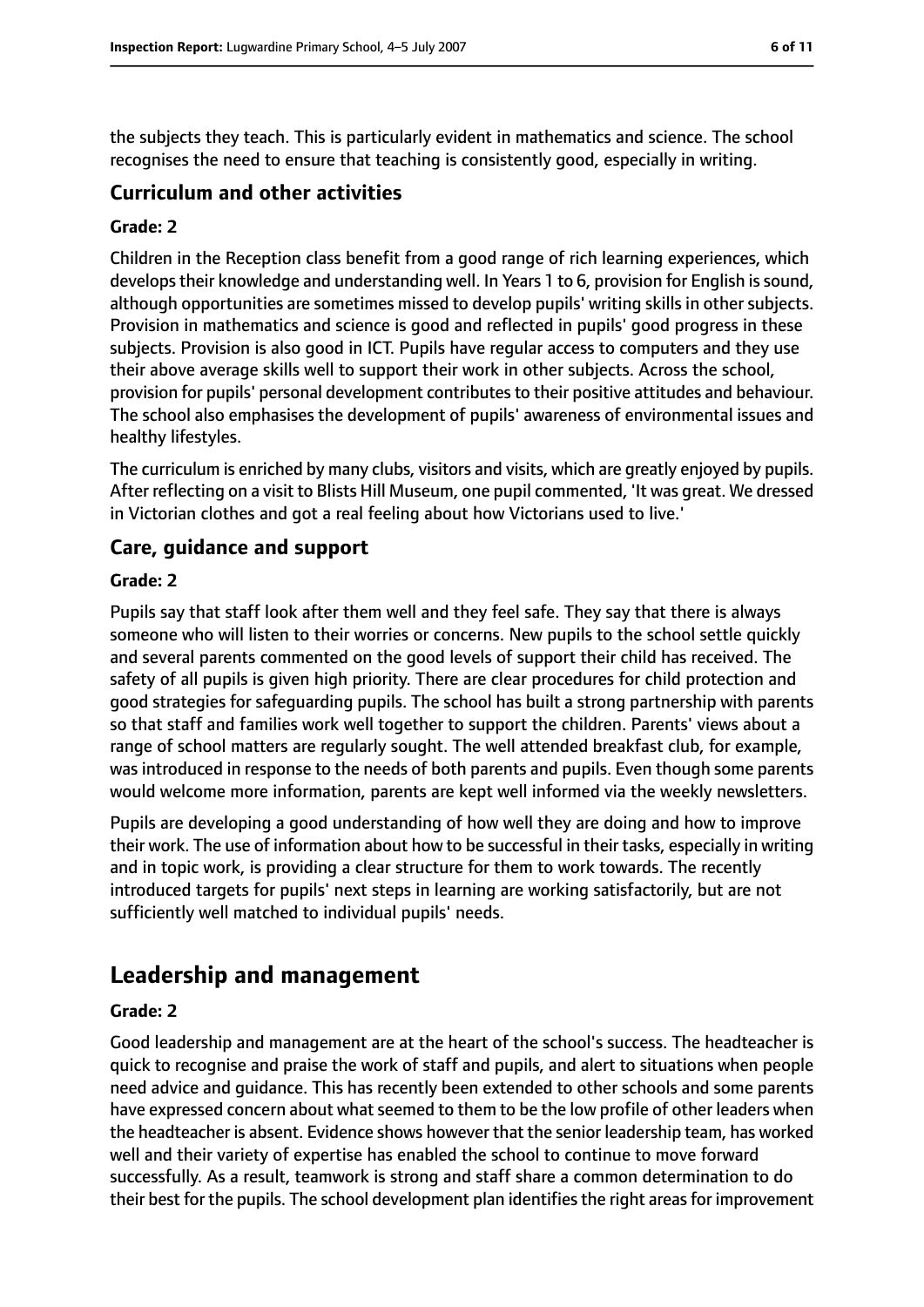and these are generally tackled effectively. For example, improvements in pupils' mathematical and scientific problem-solving and investigation skills are now key strengths due to the sustained efforts of staff. Nevertheless, there are some areas for development. While the school uses a wide range of monitoring procedures to review its work the analysis of the information gathered is not always sufficiently penetrating to support further improvement. For example, teachers do not consistently receive the clear information they need to improve pupils' progress in writing. The school recognises the need to improve teaching, where it is satisfactory, to match the good teaching that is generally evident across the school.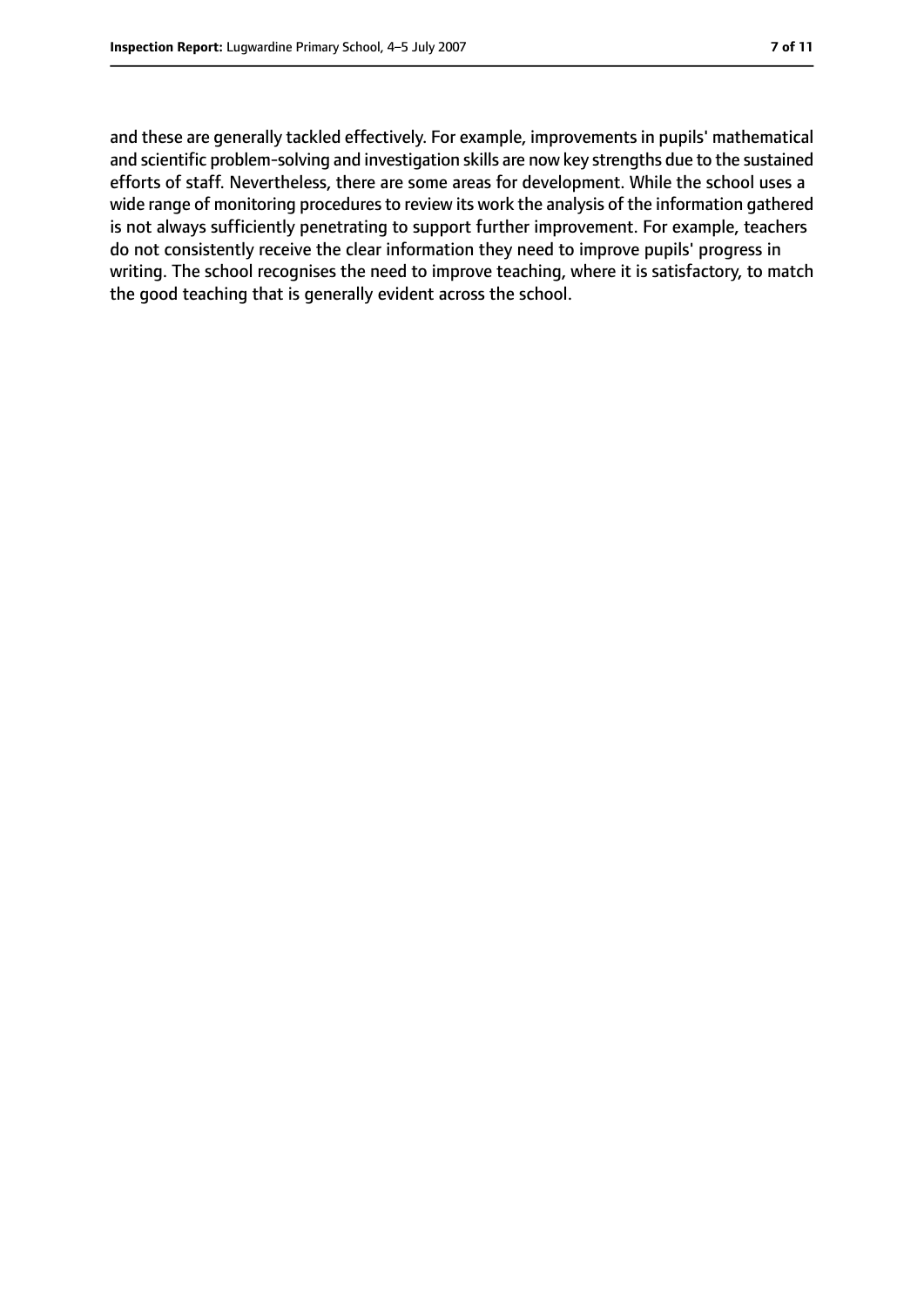**Any complaints about the inspection or the report should be made following the procedures set out in the guidance 'Complaints about school inspection', which is available from Ofsted's website: www.ofsted.gov.uk.**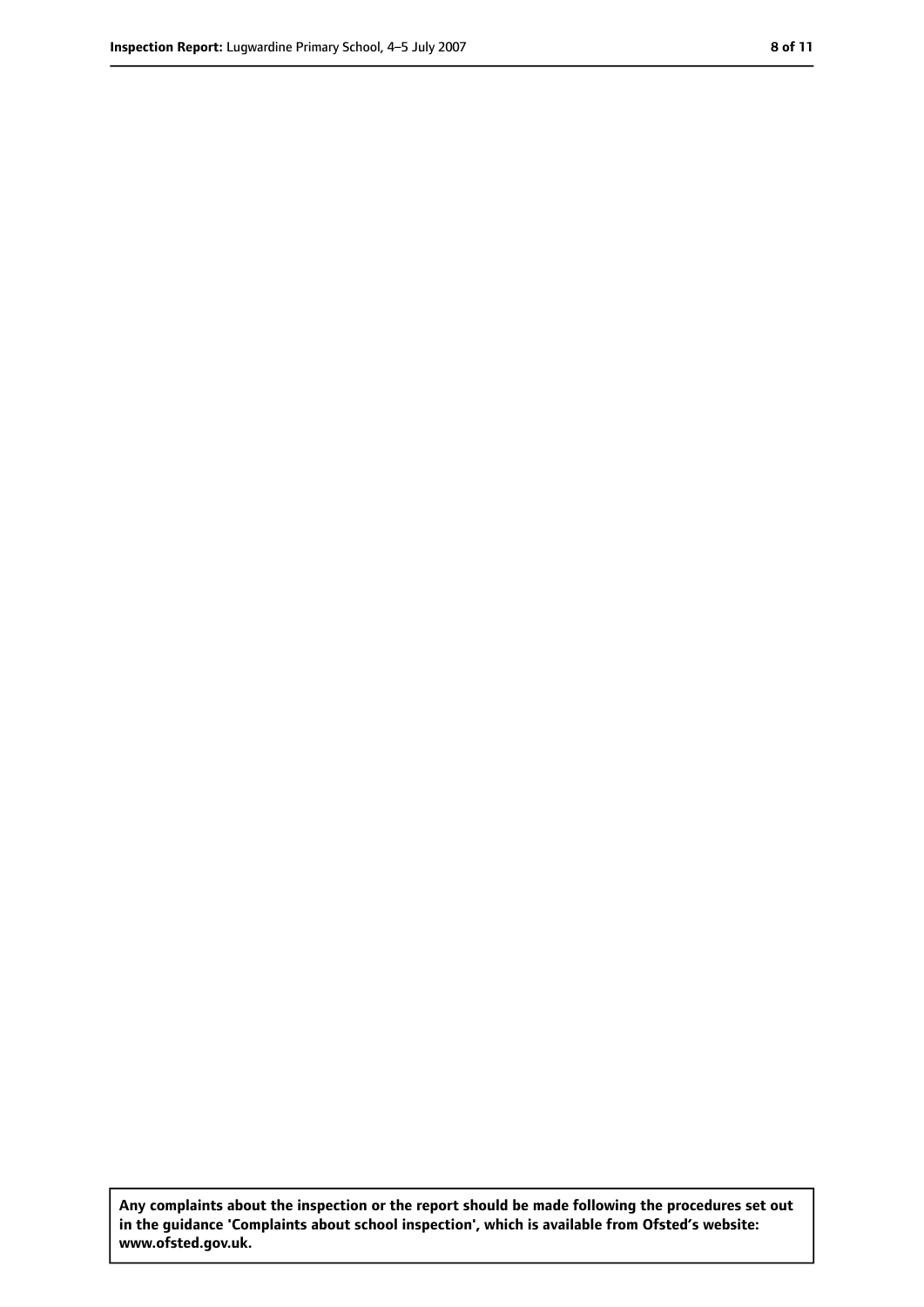#### **Annex A**

# **Inspection judgements**

| Key to judgements: grade 1 is outstanding, grade 2 good, grade 3 satisfactory, and grade 4 | <b>School</b>  |
|--------------------------------------------------------------------------------------------|----------------|
| inadeauate                                                                                 | <b>Overall</b> |

## **Overall effectiveness**

| How effective, efficient and inclusive is the provision of education, integrated<br>care and any extended services in meeting the needs of learners? |     |
|------------------------------------------------------------------------------------------------------------------------------------------------------|-----|
| How well does the school work in partnership with others to promote learners'<br>well-being?                                                         |     |
| The quality and standards in the Foundation Stage                                                                                                    |     |
| The effectiveness of the school's self-evaluation                                                                                                    |     |
| The capacity to make any necessary improvements                                                                                                      |     |
| Effective steps have been taken to promote improvement since the last<br>inspection                                                                  | Yes |

## **Achievement and standards**

| How well do learners achieve?                                                                               |  |
|-------------------------------------------------------------------------------------------------------------|--|
| The standards <sup>1</sup> reached by learners                                                              |  |
| How well learners make progress, taking account of any significant variations between<br>groups of learners |  |
| How well learners with learning difficulties and disabilities make progress                                 |  |

## **Personal development and well-being**

| How good is the overall personal development and well-being of the<br>learners?                                  |  |
|------------------------------------------------------------------------------------------------------------------|--|
| The extent of learners' spiritual, moral, social and cultural development                                        |  |
| The behaviour of learners                                                                                        |  |
| The attendance of learners                                                                                       |  |
| How well learners enjoy their education                                                                          |  |
| The extent to which learners adopt safe practices                                                                |  |
| The extent to which learners adopt healthy lifestyles                                                            |  |
| The extent to which learners make a positive contribution to the community                                       |  |
| How well learners develop workplace and other skills that will contribute to<br>their future economic well-being |  |

## **The quality of provision**

| How effective are teaching and learning in meeting the full range of the<br>learners' needs?          |  |
|-------------------------------------------------------------------------------------------------------|--|
| How well do the curriculum and other activities meet the range of needs<br>and interests of learners? |  |
| How well are learners cared for, guided and supported?                                                |  |

 $^1$  Grade 1 - Exceptionally and consistently high; Grade 2 - Generally above average with none significantly below average; Grade 3 - Broadly average to below average; Grade 4 - Exceptionally low.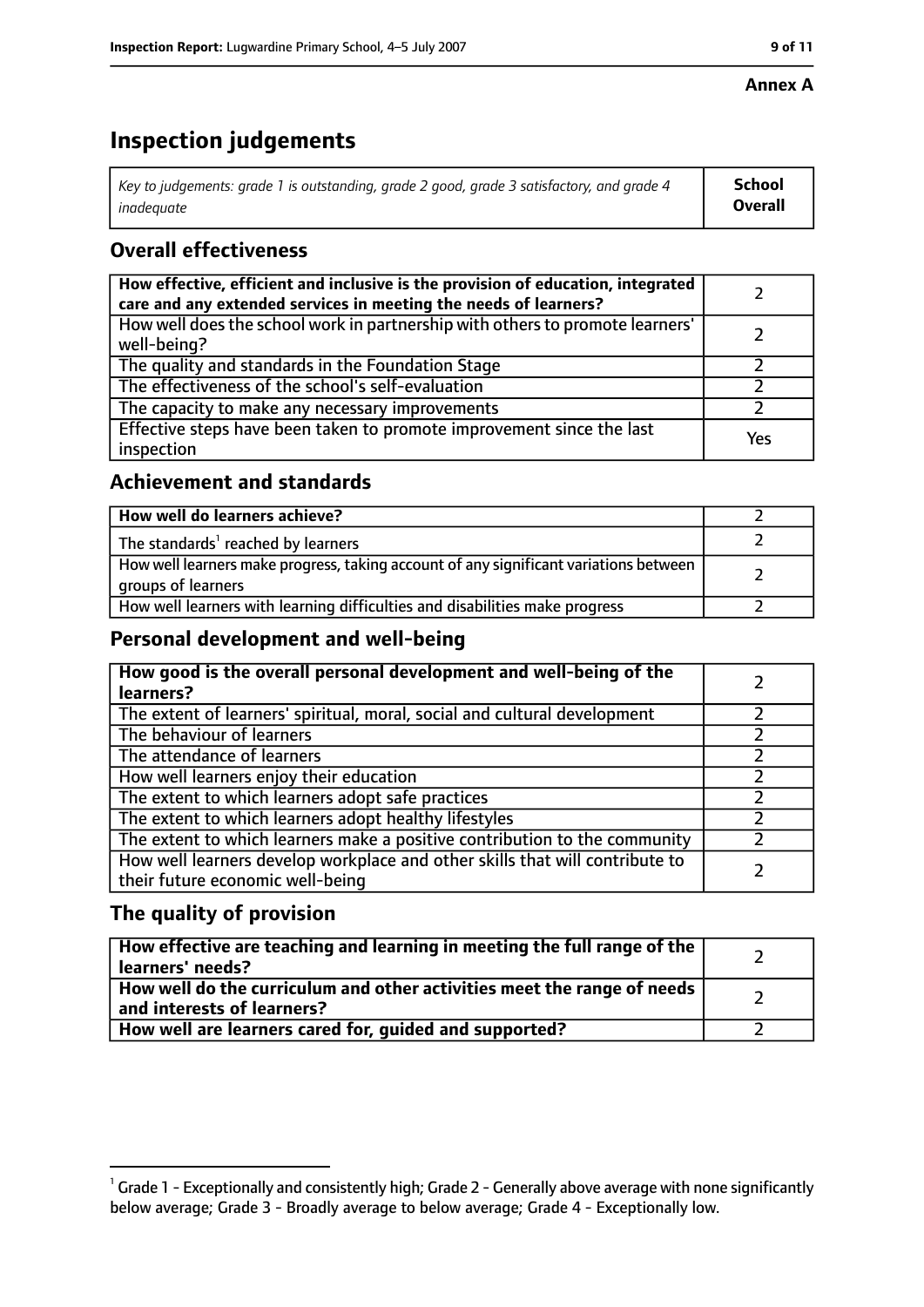# **Leadership and management**

| How effective are leadership and management in raising achievement                                                                              |     |
|-------------------------------------------------------------------------------------------------------------------------------------------------|-----|
| and supporting all learners?                                                                                                                    |     |
| How effectively leaders and managers at all levels set clear direction leading<br>to improvement and promote high quality of care and education |     |
| How effectively performance is monitored, evaluated and improved to meet<br>challenging targets                                                 |     |
| How well equality of opportunity is promoted and discrimination tackled so<br>that all learners achieve as well as they can                     |     |
| How effectively and efficiently resources, including staff, are deployed to<br>achieve value for money                                          | 7   |
| The extent to which governors and other supervisory boards discharge their<br>responsibilities                                                  | 3   |
| Do procedures for safequarding learners meet current government<br>requirements?                                                                | Yes |
| Does this school require special measures?                                                                                                      | No  |
| Does this school require a notice to improve?                                                                                                   | No  |